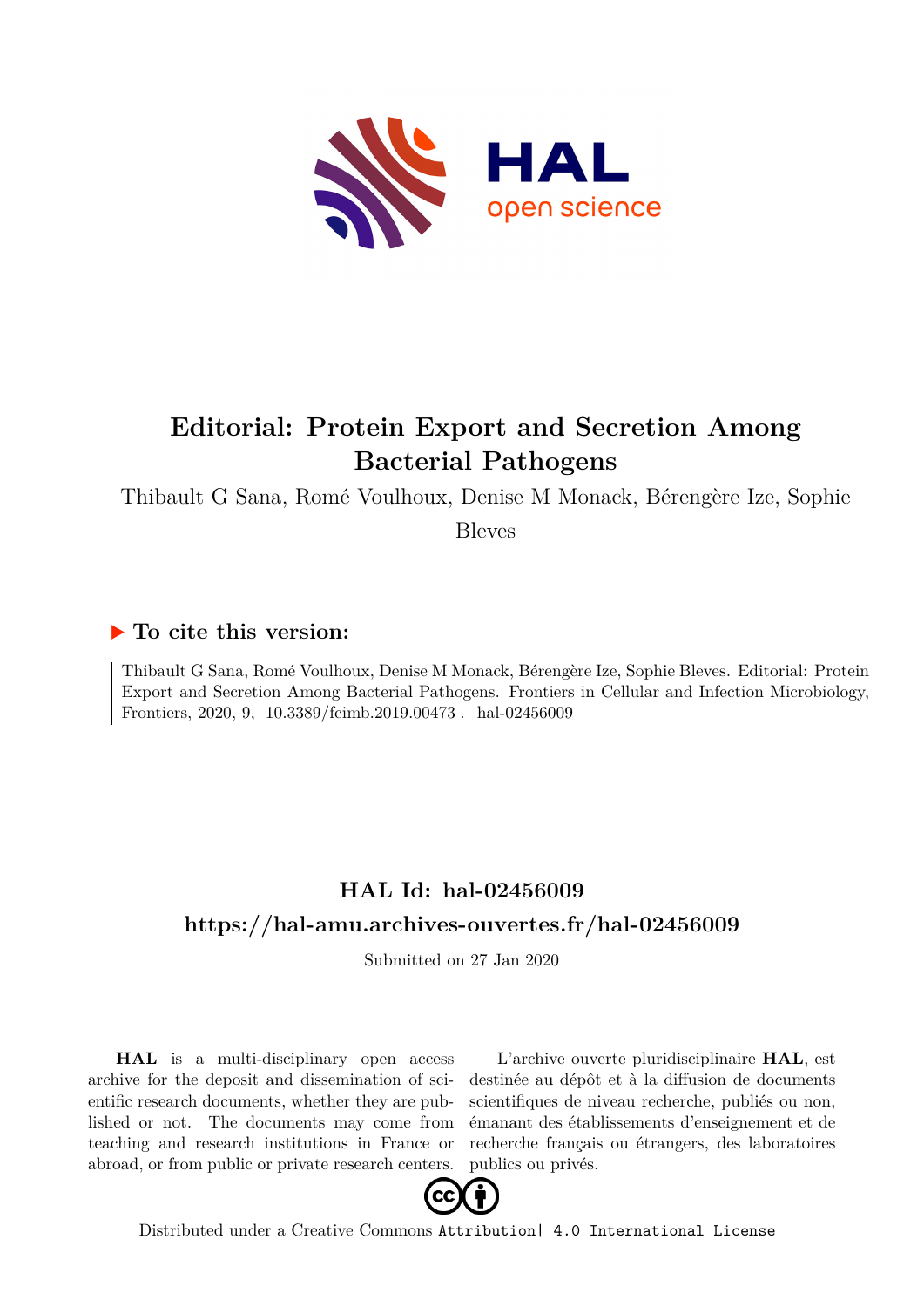



# [Editorial: Protein Export and](https://www.frontiersin.org/articles/10.3389/fcimb.2019.00473/full) Secretion Among Bacterial **Pathogens**

#### **OPEN ACCESS**

#### Edited and reviewed by:

Thomas Rudel, Julius Maximilian University of Würzburg, Germany

#### \*Correspondence:

Thibault G. Sana [thibault.sana@epfl.ch](mailto:thibault.sana@epfl.ch) Sophie Bleves [bleves@imm.cnrs.fr](mailto:bleves@imm.cnrs.fr)

#### †Present address:

Thibault G. Sana, Laboratory of Molecular Microbiology, School of Life Sciences, Global Health Institute, Ecole Polytechnique Fédérale de Lausanne, Lausanne, Switzerland Romé Voulhoux, Laboratoire de Chimie Bactérienne, Institut de Microbiologie de la Méditerranée, CNRS, Aix-Marseille University, Marseille, France

#### Specialty section:

This article was submitted to Bacteria and Host, a section of the journal Frontiers in Cellular and Infection **Microbiology** 

Received: 22 October 2019 Accepted: 24 December 2019 Published: 22 January 2020

#### Citation:

Sana TG, Voulhoux R, Monack DM, Ize B and Bleves S (2020) Editorial: Protein Export and Secretion Among Bacterial Pathogens. Front. Cell. Infect. Microbiol. 9:473. doi: [10.3389/fcimb.2019.00473](https://doi.org/10.3389/fcimb.2019.00473)

#### [Thibault G. Sana](http://loop.frontiersin.org/people/281211/overview)<sup>1\*†</sup>, [Romé Voulhoux](http://loop.frontiersin.org/people/83999/overview)<sup>2†</sup>, [Denise M. Monack](http://loop.frontiersin.org/people/15977/overview)<sup>1</sup>, [Bérengère Ize](http://loop.frontiersin.org/people/343052/overview)<sup>2</sup> and [Sophie Bleves](http://loop.frontiersin.org/people/246437/overview)<sup>2\*</sup>

<sup>1</sup> Department of Microbiology and Immunology, Stanford School of Medicine, Stanford University, Stanford, CA, United States, <sup>2</sup> Laboratoire d'Ingénierie des Systèmes Macromoléculaires, Institut de Microbiologie de la Méditerranée, CNRS, Aix-Marseille University, Marseille, France

#### Keywords: T2SS, T3SS, T6SS, T8SS, secretion systems, outer membrane proteins

**Editorial on the Research Topic**

#### **[Protein Export and Secretion Among Bacterial Pathogens](https://www.frontiersin.org/research-topics/4922/protein-export-and-secretion-among-bacterial-pathogens)**

Micro-organisms have colonized virtually every possible niche on Earth, including the bottom of the oceans and the upper atmosphere. Indeed, bacteria successfully evolved a myriad of complex systems to acclimate to, or to control, such different environments. In addition, bacterial pathogens face various environments within a host, including the microbiome and the immune system. In order to adapt to these harsh environments, pathogens often time utilize secretion systems. Secretion systems are machineries used to secrete proteins in the extracellular medium, or directly into the targeted cell.

Several secretion systems have been described in the scientific literature. Gram-negative bacteria have evolved eight secretion systems: T1SS (Type I Secretion System) to T6SS and the T9SS restricted so far to the phylum Bacteroidetes. The transport across the envelope can be a twostep process, in which exoproteins are first exported into the periplasm through the Sec or Tat export machineries, then attached on the surface or released into the extracellular medium which corresponds to the secretion step (T2-, T5-, and T9SS). The T1-, T3-, T4-, and T6SSs facilitate a one-step secretion process across the cell envelope leading to delivery of the effector in the medium (T1SS) or into host cells (T3-, T4-, and T6SS). All these secretion machinery components are made of proteins. However, an additional mechanism of secretion has been described and involves membrane shuffling which leads to the release of outer membrane vesicles (OMVs) loaded with proteins. Pathogens also use outer membrane proteins (OMPs), that are translocated through the inner membrane and then inserted in the outer membrane, for full virulence. In this special issue focused on the role of bacterial secretion systems during infections of mammalian hosts, several original research papers and reviews explore different facets of secretion systems amongst bacterial pathogens, as well as the different tools available in the scientific community to study them.

Several excellent reviews highlight and discuss important advances in the field.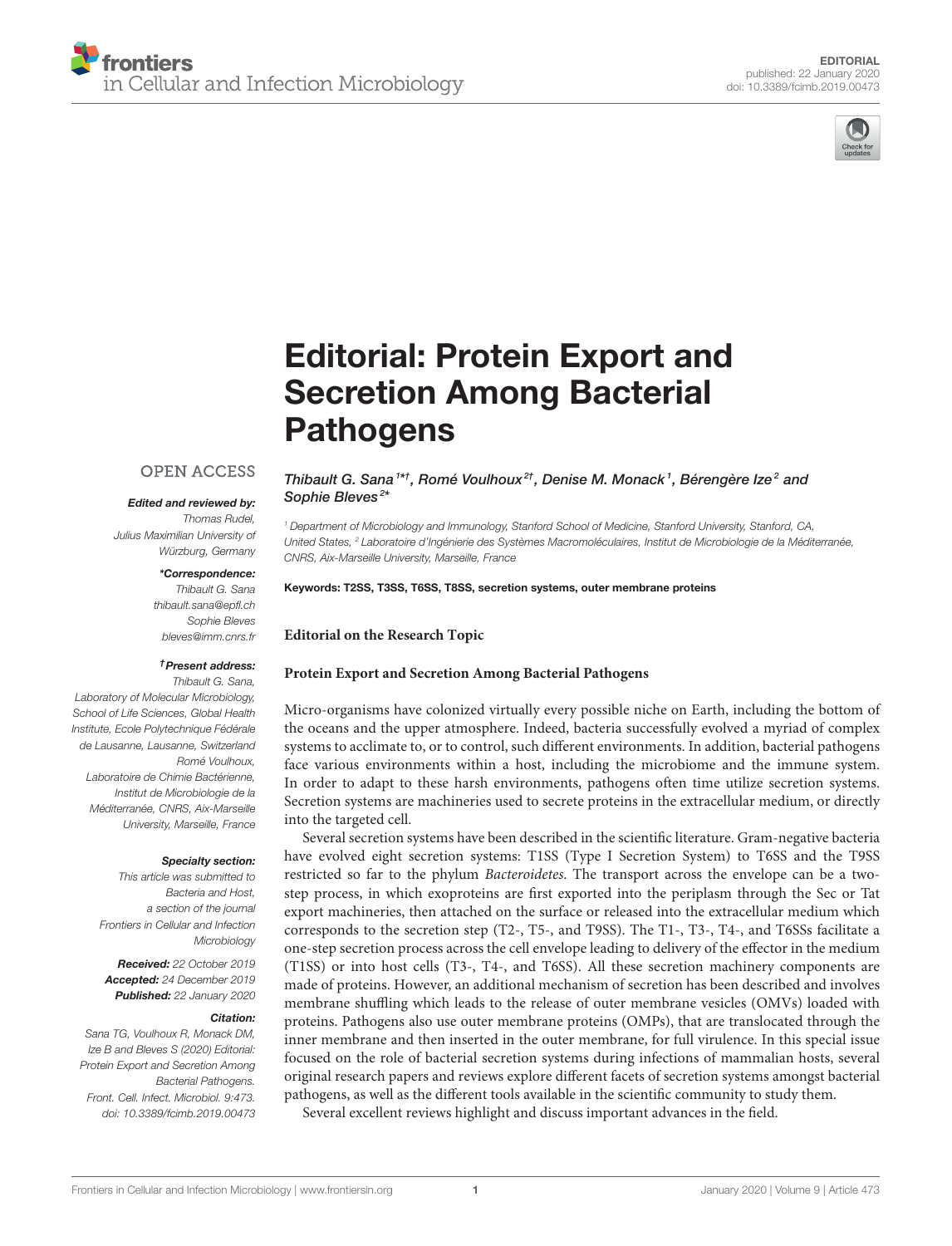A first review discuss about Burkholderia pseudomallei, the causative agent of melioidosis, a disease that can result in rapid, fatal infections in humans and animals. The mortality rate of melioidosis can reach 40% despite appropriate antibiotic therapies. Furthermore, diagnosis of B. pseudomallei infection is difficult because it can lead to a vast array of non-specific clinical manifestations, it is therefore predicted to be vastly under-reported. The genome of B. pseudomallei encodes three independent T3SS, named T3SS-1 to -3. While T3SS-1 and -2 have enigmatic roles, T3SS-3 is well-characterized and is required for escape from the endosome. In their review, [Vander Broek and Steven](https://doi.org/10.3389/fcimb.2017.00255) discuss the current knowledge of B. pseudomallei T3SSs in the context of other wellcharacterized T3SSs.

Another bacterium highlighted in this issue, Neisseria meningitidis, can asymptotically reside in the nasopharynx of ∼10% of the human population, but can cause meningococcal meningitis with high mortality rate. It secretes numerous proteins through a T1SS and various T5SSs, and also presents lipoproteins to its surface. These secretion systems and surfaceexposed proteins are known to play a crucial role in N. meningitidis pathogenic interactions with the host. In their review, [Tommassen and Arenas](https://doi.org/10.3389/fcimb.2017.00256) discuss the role of these secretion systems with a particular focus on the functions of secreted proteins.

Furthermore, two reviews describe the current knowledge on two different secretion systems. First, the T5SS comprise diverse branches, such as autotransporter and two-partner secretion (TPS). TPS system utilizes a partner transporter named TpsB for the secretion of an effector protein named TpsA. Historically, TPS systems have been shown to secrete large effector proteins involved in interactions between the bacterial pathogen and their host. Recently though, two novel roles in inter-bacterial competition and cooperation have been uncovered for these TPS. In their review, [Guérin et al.](https://doi.org/10.3389/fcimb.2017.00148) discuss the latest discoveries regarding the translocation through TPS, and their roles. Then, the T9SS is a recently discovered secretion system present only in the phylum Bacteroidetes. It is composed of at least 18 proteins, but this secretion mechanism is still largely enigmatic. Interestingly, T9SS has two very distinct roles in environmental and pathogenic bacteria. While in environmental bacteria, it is involved in gliding motility, it is used as a weapon by pathogens. In their review, [Lasica et al.](https://doi.org/10.3389/fcimb.2017.00215) present an up-to-date review on this intriguing secretion system.

Finally, three outstanding reviews describe and discuss the tools available to the scientific community to study secretion systems, and their cognate effectors. In the review by Gunasinghe [et al., they explore how advances in fluorescent microscopy](https://doi.org/10.3389/fcimb.2017.00220) allowed direct imaging of the process of secretion. Indeed, using super-resolution microscopy, researchers can now image the dynamics, distribution, and translocation of secretion systems and effectors. Then, [Lien and Lai](https://doi.org/10.3389/fcimb.2017.00254) review the methodologies that have been used to specifically identify T6SS effectors, as well as the function of their known effectors. They further propose strategies to identify potential new T6SS effectors. Finally, [Maffei et al.](https://doi.org/10.3389/fcimb.2017.00221) provide an overview of the tools that have been developed to track protein secretion. Briefly, they review the biochemical, genetic, and imaging tools available to study secreted proteins and illustrate their respective advantages and limitations.

Following these reviews, several original papers are included in this issue that highlight new discoveries in the area of bacterial secretion systems. For example, they uncover novel functions of several effectors, and develop new tools to better study secretion systems in general. A first paper discuss about Enterotoxigenic Bacteroides fragilis, a human pathogen associated with childhood diarrhea and colon cancer. Its genome encodes the B. fragilis toxin (BFT), whose secretion leads to cleavage of cadherin, loss of cell adherence, and inflammation. However, this secretion mechanism was a mystery. In this issue, [Zakharzhevskaya et al.](https://doi.org/10.3389/fcimb.2017.00002) showed that it is associated with Outer Membrane Vesicles (OMVs). A better understanding of BFT secretion will certainly provide new perspectives for prevention of B. fragilis infections in the future.

As discussed above, Neisseria meningitidis can cause meningococcal meningitis. It produces eight autotransporters, also called T5SSb, seven of which have been extensively studied. In their study, [Arenas et al.](https://doi.org/10.3389/fcimb.2016.00162) revealed the role of the eighth autotransporter, AutB, of this bacterium. AutB, which is widely distributed among pathogenic Neisseria spp, is secreted and exposed to the cell surface, where it promotes biofilm formation and delays transcytosis in vitro. They further hypothesize that AutB could facilitate microcolony formation.

In another study, [Hooda et al.](https://doi.org/10.3389/fcimb.2017.00207) describe a new analytical tool to identify surface lipoproteins (SLPs), which can be present or displayed in the outer membrane of Gramnegative bacteria. In Neisseria, the display of SLPs require surface lipoprotein assembly modulators (Slam). Using in silico analyses, [Hooda et al.](https://doi.org/10.3389/fcimb.2017.00207) identified 832 Slam related sequences in 638 Gram-negative species, including several human pathogens. They further validated the surface display of one predicted Slam-adjacent protein in Pasteurella multocida, a zoonotic pathogen. Together, this suggests that SLPs and their interaction partner Slam are found widely in Proteobacteria.

Then, another paper discusses about Acinetobacter baumanii, a nosocomial human pathogen of high concern, because it [rapidly acquires antibiotic resistance. In their study,](https://doi.org/10.3389/fcimb.2017.00380) Waack et al. provide evidence for a role of the T2SS of A. baumanii in protecting the bacteria from human complement. They further develop and optimize a simple high-throughput screen to identify small molecule inhibitors of the T2SS. This highthroughput screening was performed with 6,400 molecules, and could be performed on larger libraries to develop new A. baumanii therapeutics.

Finally, [Meuskens et al.](https://doi.org/10.3389/fcimb.2017.00464) discuss about Outer Membrane Proteins (OMPs), which are important for adherence, protein secretion, biofilm formation, and virulence. However, high production of such proteins in a heterologous host for further